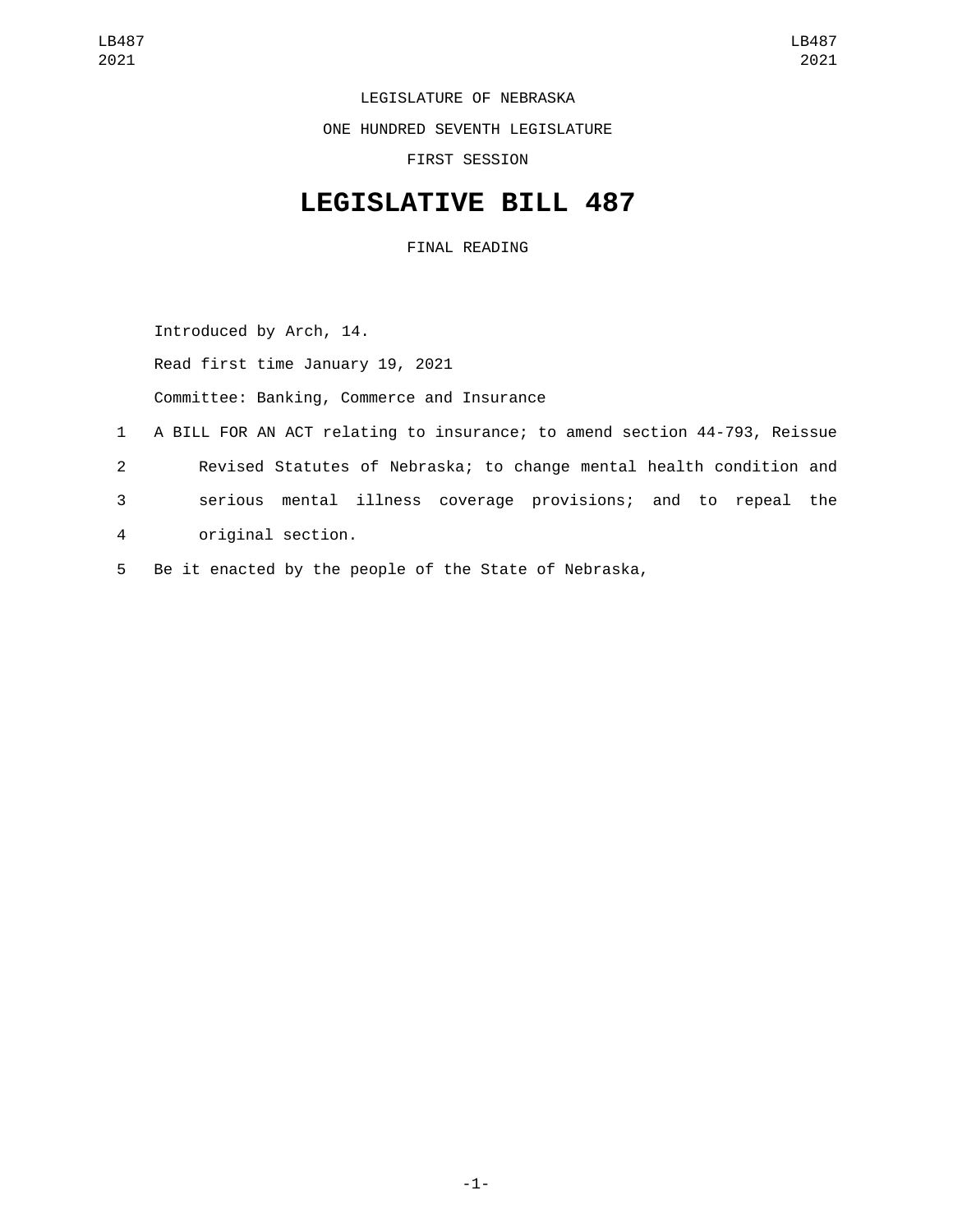Section 1. Section 44-793, Reissue Revised Statutes of Nebraska, is 2 amended to read:

 44-793 (1) On or after January 1, 2000, notwithstanding section 44-3,131, any health insurance plan delivered, issued, or renewed in this state (a) if coverage is provided for treatment of mental health conditions other than alcohol or substance abuse, (i) shall not establish any rate, term, or condition that places a greater financial burden on an insured for access to treatment for a serious mental illness than for 9 access to treatment for a physical health condition, and (ii) shall not establish any rate, term, or condition that places a greater financial burden on an insured for accessing treatment for a mental health condition using telehealth services as defined in section 44-312, (iii) shall provide, at a minimum, a reimbursement rate for accessing treatment for a mental health condition using telehealth services that is the same as the rate for a comparable treatment provided or supervised in person, and (iv) if an out-of-pocket limit is established for physical health conditions, shall apply such out-of-pocket limit as a single comprehensive out-of-pocket limit for both physical health conditions and mental health conditions, or (b) if no coverage is to be provided for treatment of mental health conditions, shall provide clear and prominent 21 notice of such noncoverage in the plan.

 (2) If a health insurance plan provides coverage for serious mental illness, the health insurance plan shall cover health care rendered for treatment of serious mental illness (a) by a mental health professional, (b) by a person authorized by the rules and regulations of the Department of Health and Human Services to provide treatment for mental illness, (c) using telehealth services as defined in section 44-312, (d) in a mental 28 health center as defined in section 71-423, or  $(e)$   $\{d\}$  in any other health care facility licensed under the Health Care Facility Licensure Act that provides a program for the treatment of a mental health condition pursuant to a written plan. The issuer of a health insurance

-2-